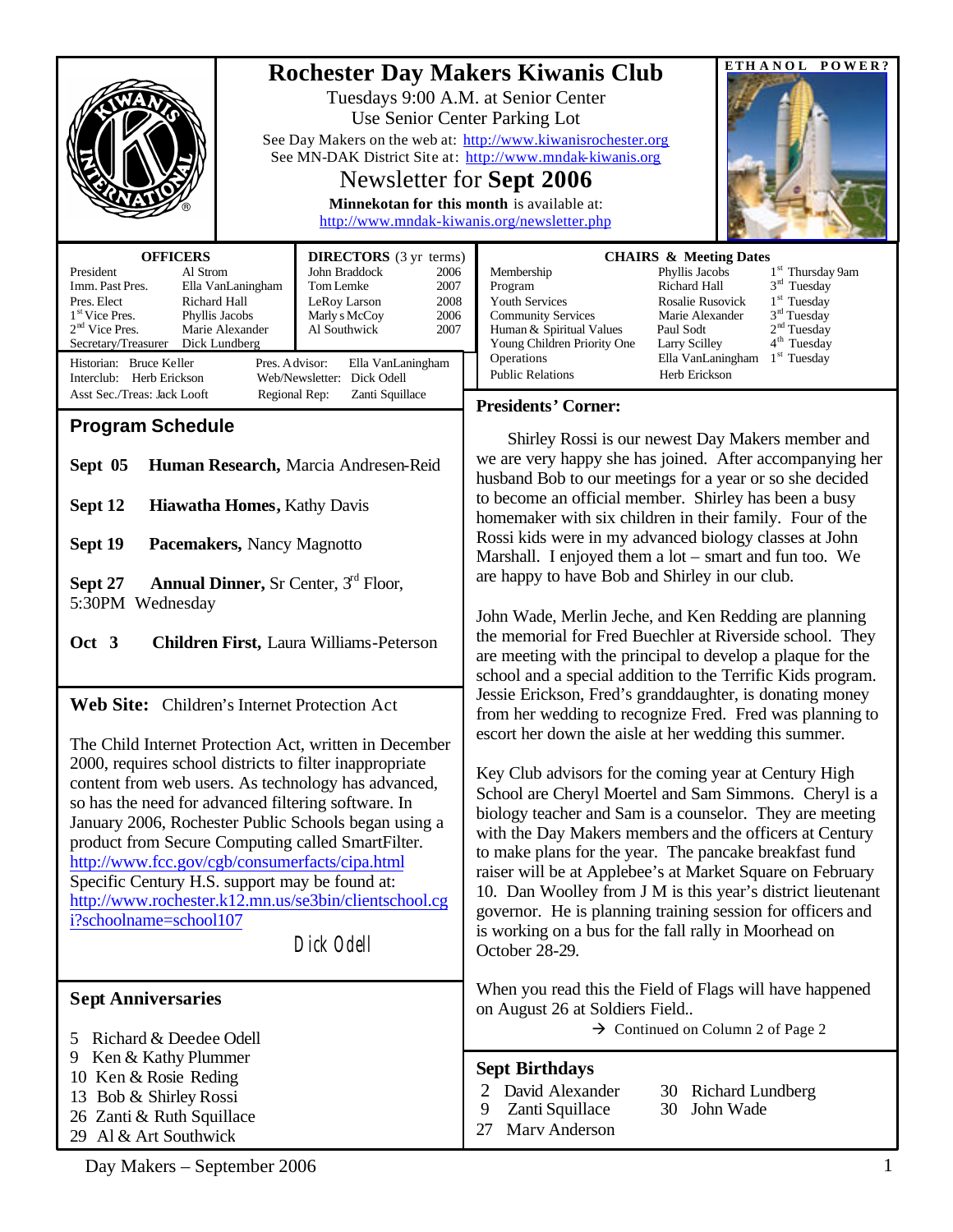# **Secretary/Treasurers Report – Aug'06**

| <b>Bank Balance</b> as of 7/31/06: \$18,037.25 |               |             |
|------------------------------------------------|---------------|-------------|
| <b>Administrative Account:</b>                 |               | \$13,073.48 |
| Service Account:                               |               | \$4,556.57  |
| Hockey/YCPO:                                   | $\mathcal{S}$ | 144.60      |
| Bike Repair:                                   | $\mathcal{S}$ | 262.60      |

**Day Makers on leave:** Judy Lien

**July Service Hour Statistics:** 635 hours by 48 members, 61% Participation.

## **August 15th, 2006 Board Meeting Highlights:**

Applebee's South has switched to Sundays, 8-10am for its pancake breakfast fundraiser. November 5 and November  $19<sup>th</sup>$  are open. Sunday is not a good day since conflict with church, and the mall does not open until 11am.

The board agreed to divide the budgeted amounts for the District Convention as follows: Delegates- \$200, Attendees- \$100. The board also agreed to divide the budgeted amounts for the International Convention as follows: Delegates \$500, Attendees: \$400.

The annual club assessment will be the meeting program on August  $29<sup>th</sup>$ . It will not follow our usual procedure, but will rather be free form. Also, convention attendees will each speak on a topic.

The board accepted a membership application from Shirley Rossi.

## **COMMITTEE REPORTS**

**Membership-** New potential members: Judy Bohlen, Tom Lenne, and Bob Streyle.

**Program-** Committee has programs scheduled through September, and is currently working on the fourth quarter. The board approved a \$200 contribution to Quarry Hill Nature Center for hosting our annual picnic. Our annual dinner meeting will be on Wednesday September  $27<sup>th</sup>$  at the Senior Center.

**Public Relations-** Currently, Field of Flags and Cardboard City are providing publicity for our club and Kiwanis.

**Youth Services-** Budget request has been turned in. Fred Buechler's Granddaughter's donation will go to a Riverside school plaque, Bumper Stickers, and/or magnetic stickers for Terrific Kids.

Committee is considering a banner at Riverside: "Our School has Terrific Kids".

**Key Club-** Jerry Steinke and John Wade will be co-chairs during the coming school year. Century HS has not assigned an advisor yet.

Richard Lundberg, Secretary/Treasurer

#### **President's Corner**: (continued from page 1)

This is one of the biggest and most positive projects that we have participated in.

Thanks also to Herb Erickson for organizing a Mantorville dinner and theatre outing. It is good to have fun and we are fortunate to have members like Herb to promote events.

Congratulations to Richard Lundberg and Ella VanLaningham for their leadership resulting in the Rochester Day Makers achieving the Distinguished Club status last year. Only eleven clubs in the MinnDak region received this recognition. We will have satisfied all the requirements again this year if we recruit one more member by September 30.

Planning ahead-our annual awards dinner will be on Wednesday, September 27 at the Senior Center upper banquet room. Summer is passing.

Al Strom

## **Youth Services Committee**:

 Our club sponsors Terrific Kids activities at Riverside Elementary School. Each month during the school year awards of certificates, pencils, magnets and stickers with Kiwanis logo are given to Terrific Kids selected by their teachers. Our committee proposes the purchase of Terrific Kids bumper stickers which would include Daymakers Kiwanis Club printed on them be given to each Terrific Kid.

 Terrific Kids also sponsor monthly Popcorn and Pizza Parties for classrooms that are selected as winners of the award. We propose placing a plaque at the school in memory of our club member, Fred Bechler, who was instrumental in starting our Terrific Kids project.

**Rosalie Rusovick, Chairperson**